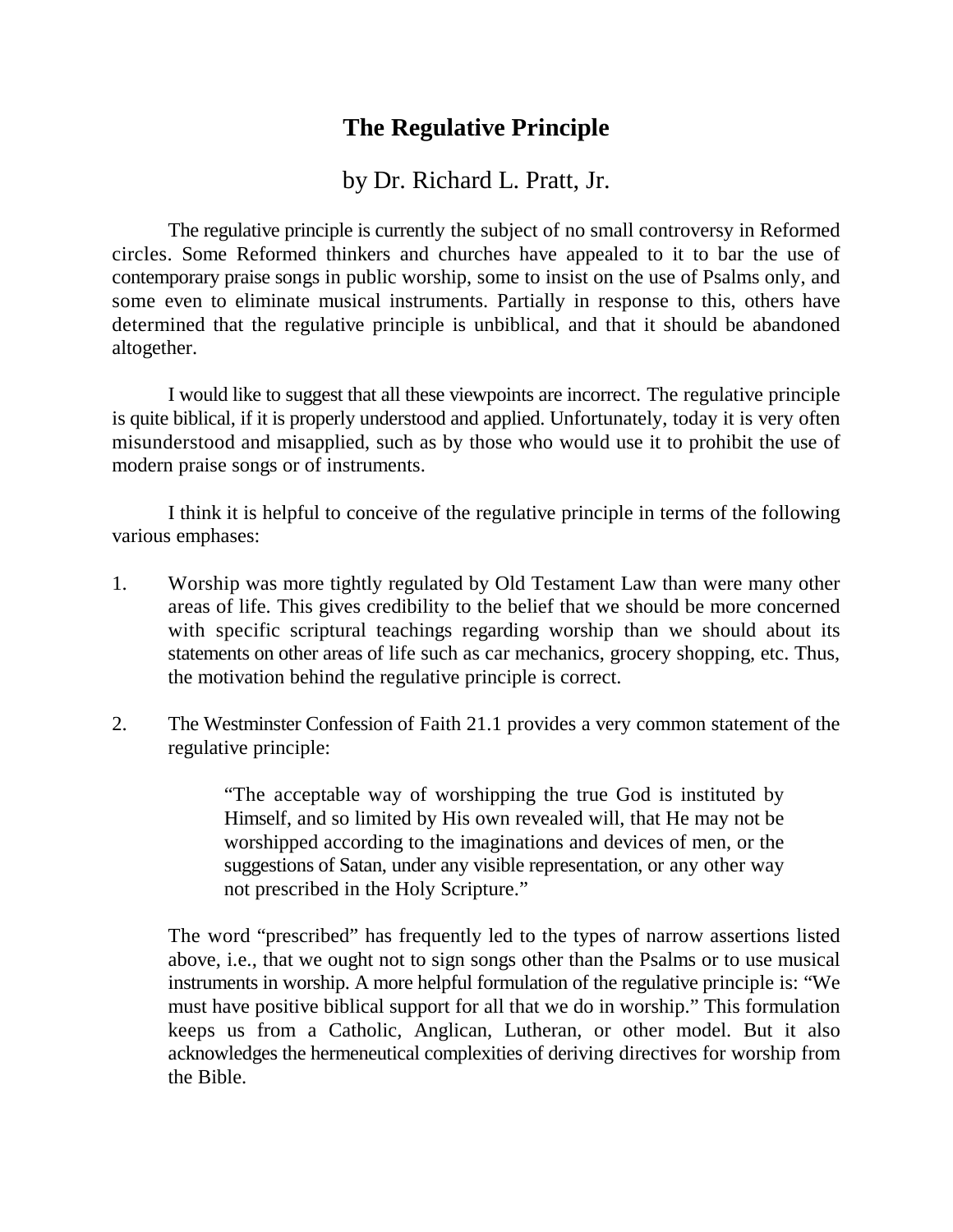- 3. The regulative principle was developed primarily: a) to exclude Roman Catholic idolatry from worship; and b) to protect the liberty of conscience against the enforcement of Anglican liturgical orders. These two concerns are just as relevant today as they were when the regulative principle was developed — we must continue to reject idolatry and to protect liberty of conscience.
- 4. To apply the regulative principle appropriately today, we cannot simply repeat the way it was applied in earlier centuries. Rather, we must identify the idols and attacks on liberty of conscience that are present among our churches today. This will differ from church to church and from time to time. One of the principles which the Reformation embraced was *ecclesia semper reformanda est* — the church is always reforming. This means that we cannot represent the Reformed tradition without re-presenting it. Simply to repeat it is not to represent it at all.
- 5. What idols do we have in our churches today? Each church must answer this question with sincere self-evaluation. It is worth noting in this regard that our modern churches frequently employ five popular models which involve much idolatry. Evangelicals tend to reduce the throne room experience of worship to: a) a classroom for learning; b) a family reunion for mutual encouragement; c) a welcome wagon for visitors and seekers; d) a therapist's couch for psychological healing; and/or e) a variety show for entertainment. None of these models is entirely wrong, but when any of these becomes the central model for worship, it also becomes idolatrous.

In many Reformed churches today, the idol is intellectualism. We turn worship into a classroom for learning. This emphasis on intellect was appropriate in earlier historical periods, and may become necessary again some day. But just as Hezekiah destroyed Moses' bronze serpent because it *became* and idol, we must destroy the tendency toward intellectualism that has *become* an idol in worship for many of us. There are other worship idols as well, and these must become the focus of our attention as we apply the regulative principle today.

6. What are the attacks on liberty of conscience in worship today? It is difficult to identify such attacks today because we have so much freedom to choose between one church or another. Conscience can be followed in the situations in which most of us find ourselves today. Ironically, perhaps the closest thing in Reformed circles to the Anglican book of prayer is the insistence of some on particular practices such as Psalm singing. The biblical support for insisting that Psalms be sung (and sometimes exclusively) in every worship service is weak to say the least. In effect, it reflects the convictions of some being forced on others. This violates the regulative principle, and must be rejected in the spirit of the reformation.